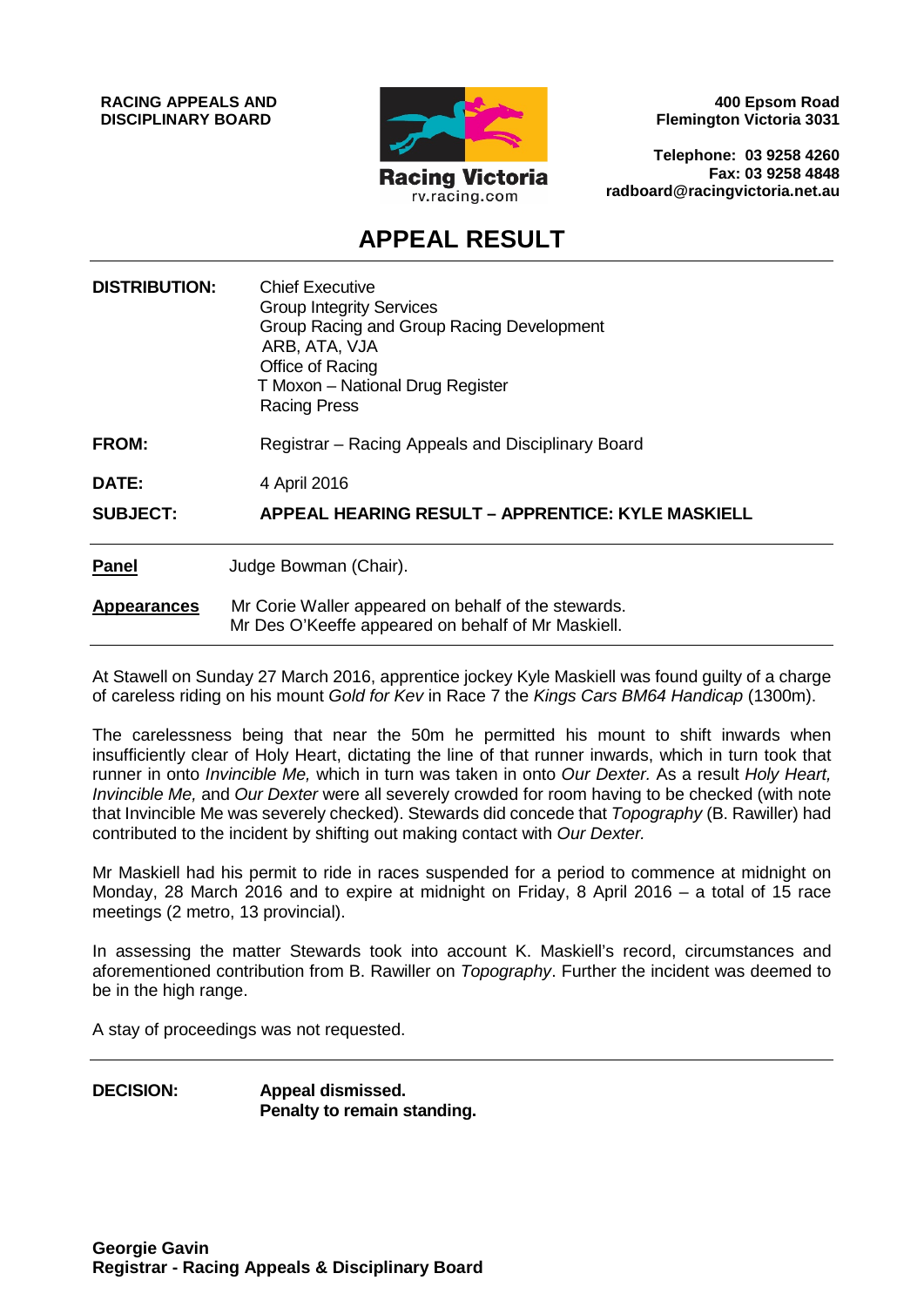# **TRANSCRIPT OF PROCEEDINGS**

## **RACING APPEALS AND DISCIPLINARY BOARD**

\_\_\_\_\_\_\_\_\_\_\_\_\_\_\_\_\_\_\_\_\_\_\_\_\_\_\_\_\_\_\_\_\_\_\_\_\_\_\_\_\_\_\_\_\_\_\_\_\_\_\_\_\_\_\_\_\_\_\_\_\_\_\_

#### **HIS HONOUR JUDGE BOWMAN, Chairman**

#### **EXTRACT OF PROCEEDINGS**

#### **DECISION**

### **IN THE MATTER OF THE KINGS CARS BM64 HANDICAP OVER 1300 METRES AT STAWELL ON 27/3/16**

#### **APPRENTICE JOCKEY: KYLE MASKIELL**

#### **MELBOURNE**

#### **MONDAY, 4 APRIL 2016**

MR C. WALLER appeared on behalf of the RVL Stewards

MR D. O'KEEFFE appeared on behalf of the Appellant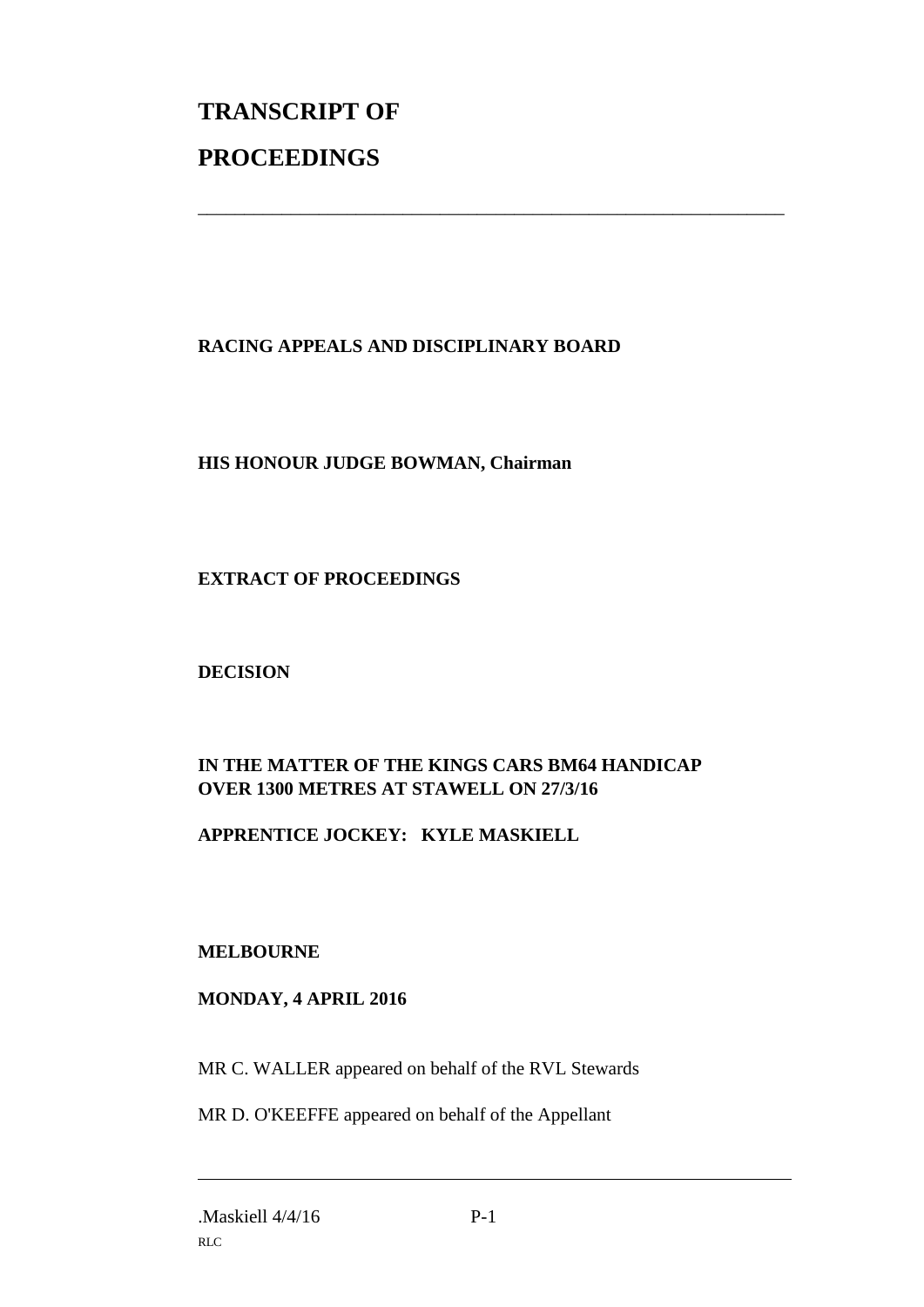CHAIRMAN: Mr Kyle Maskiell has pleaded guilty to a charge of careless riding, it being alleged that in race 7 at Stawell on 28 March last, his mount, Gold For Kev, interfered with Holy Heart, ridden by Alan Creighton, which resulted in interference to Invincible Me, ridden by Dean Yendall, and Our Dexter, ridden by Jordan Childs. The inside horse, Topography, ridden by Brad Rawiller, was also involved.

The incident occurred over approximately the last 50 metres of the race. The stewards assessed the incident as falling into the high range of carelessness of interference and imposed a penalty of a suspension of 15 meetings.

I have read the transcript and viewed the patrol videos. I have also heard the very useful submissions of both Mr Waller for the Stewards and Mr O'Keeffe for Mr Maskiell.

I am of the view that the interference was quite severe and it is fortunate that there was no fall. Whilst Brad Rawiller might be a little lucky not to have been charged because his mount did move out, I am of the view that the bulk of the trouble was caused by Mr Maskiell's horse running in, and I agree that he continued to ride the horse out for a couple of strides after the initial contact with Alan Creighton's mount had occurred. A domino effect resulted, with Dean Yendall's mount being grossly interfered with and Alan Creighton's mount also suffering substantial interference. I am not of the view that Jordan Childs' mount has made any major contribution to what occurred.